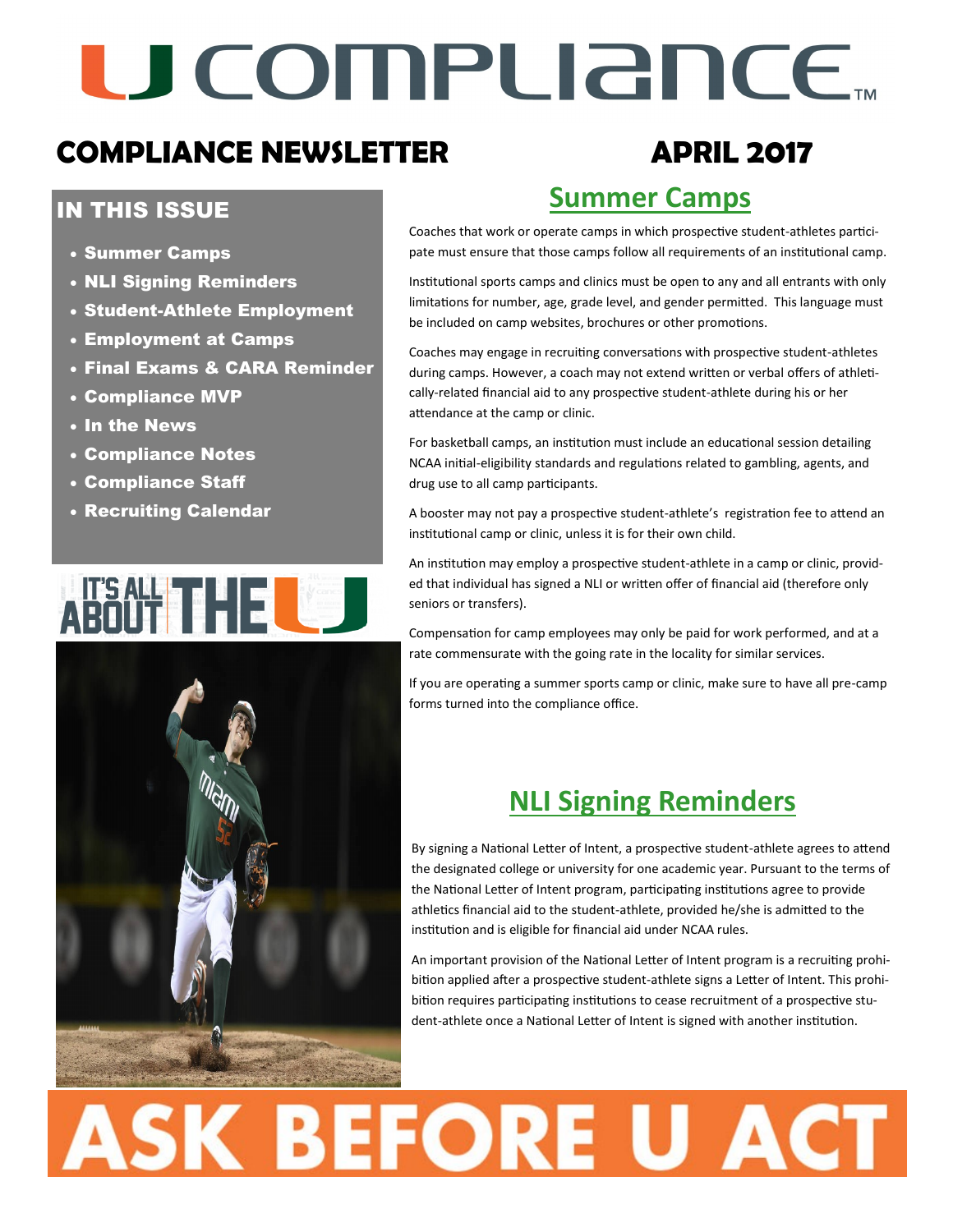# U COMPUANCE.

### **Student-Athlete Summer Employment**

**All student-athletes must notify the Compliance Office concerning their summer employment plans. Please direct student-athletes who will be employed to speak with the compliance office and turn in an employment verification form. Here are a few reminders concerning employment:**

- **Student-athletes must be paid only for work actually performed.**
- **The rate of pay must be equal to that of a normal employee performing the same task.**
- **Student-athletes may not be employed because of their reputation, fame, or publicity that they may bring to the employer.**
- **Student-athletes may not receive any benefits not generally available to all employees.**
- **Student-athletes may NOT be paid in advance of work performed.** *Note: Payment should be made by check or direct deposit only.*

#### **Employment at Institutional Camps or Clinics**

**Student-Athletes employed by an institutional camp or clinic must meet the following criteria:**

- **Must perform duties that are of a general supervisory character in addition to any coaching or officiating assignments.**
- **Compensation provided to the student-athlete must be commensurate with the going rate for camp or clinic counselors of similar teaching ability and camp or clinic experience. This means that a student-athlete may not be paid based on his or her value because of athletics reputation or fame.**
- **Student-Athletes who only lecture or participate in demonstrations at a camp or clinic may not be paid.**
- **Actual travel expenses (lodging, meals, prepaid plane tickets) may be paid to student-athletes for employment in an institutional camp or clinic only if such expenses are paid and procedures used for reimbursement of expenses for all employees of the camp or clinic.**

### **COMPLIANCE MVP**

This month's compliance MVP comes to us from the events and operations staff. We would like to thank Michael for his involvement with and support of the compliance staff.



#### Michael Turner



### **Final Exam Reminders & Countable Athletically Related Activities**

Spring 2017 exams begin on May 3rd and run through May 10th. **All athletically-related activities outside of the playing season are prohibited one week prior to the start of the final exam period (April 26th)**. This continues through the conclusion of each student-athlete's final exams. This excludes the sports that are within their declared playing season either during the week leading up to finals exams, or during final exams (Baseball, Track & Field, Rowing, Golf, Men's & Women's Tennis). As a further reminder, skill-related instruction shall not be conducted in view of a general public audience.

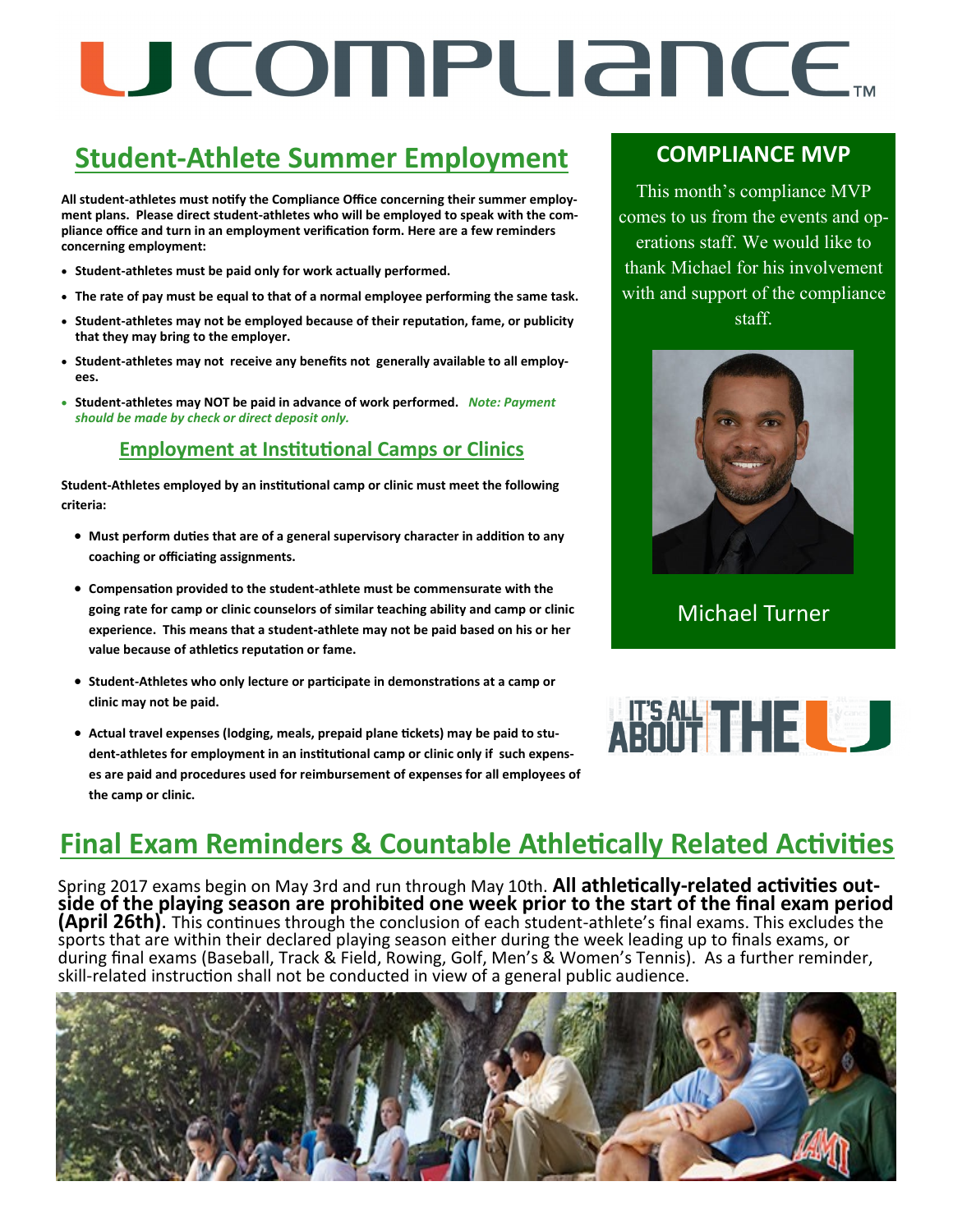## U COMPURNCE

#### **COMPLIANCE NOTES**

The University of Miami Department of Athletics has implemented drug testing policies, and institutional policies in accordance with NCAA rules and regulations. Should you have any questions or concerns about policies, please contact the Compliance office.



### **COMPLIANCE STAFF**

**Craig Anderson**  Sr Associate AD/Compliance craig.anderson@miami.edu | ext. 5542

**Dan Raben**  Assistant Athletic Director for **Compliance** d.raben1@miami.edu | ext. 8457

**Sheri Dooley** Associate Compliance Director, Student Services s.dooley@miami.edu | ext. 4428

**Scott Cypen** Assistant Compliance Director, Monitoring scott.cypen@miami.edu | ext. 2844

**London Wood** Eligibility Coordinator londonw@miami.edu | ext. 8638

#### **In the News: NCAA Warns N.C. to Repeal HB2 or No Championships Through 2022**

North Carolina is close to losing millions of dollars as a result of no NCAA Championship events being held in the state from 2018- 2022. The NCAA made it clear that if the legislature does not repeal House Bill 2 by the first week of April, cities in North Carolina will not be considered as potential hosting sites for Championship events.

In early April, the various sports committees of the NCAA will begin making Championship site selections for 2018-2022 based upon bids received from across the country. Once the sites are selected by the committees, those decisions are final. An announcement of all sites will be made on April 18.

Since last year, the NCAA has maintained its position of promoting a "safe, healthy, discrimination free atmosphere for all those watching and participating in [NCAA] events." An NCAA spokesperson said, "absent any change in the law, our position remains the same." Last year the NCAA Board of Governors relocated NCAA Championships throughout the state because of the bill, including removing Greensboro, NC as a site for this year's first and second round of the Men's Basketball NCAA Tournament.

The North Carolina Sports Association, which represents 27 counties across the state that recruit and promote major sporting events, sent a letter to the state legislature saying the state could lose an estimated \$250 Million in economic impact based on 133 bids submitted to the NCAA for 2018-2022.